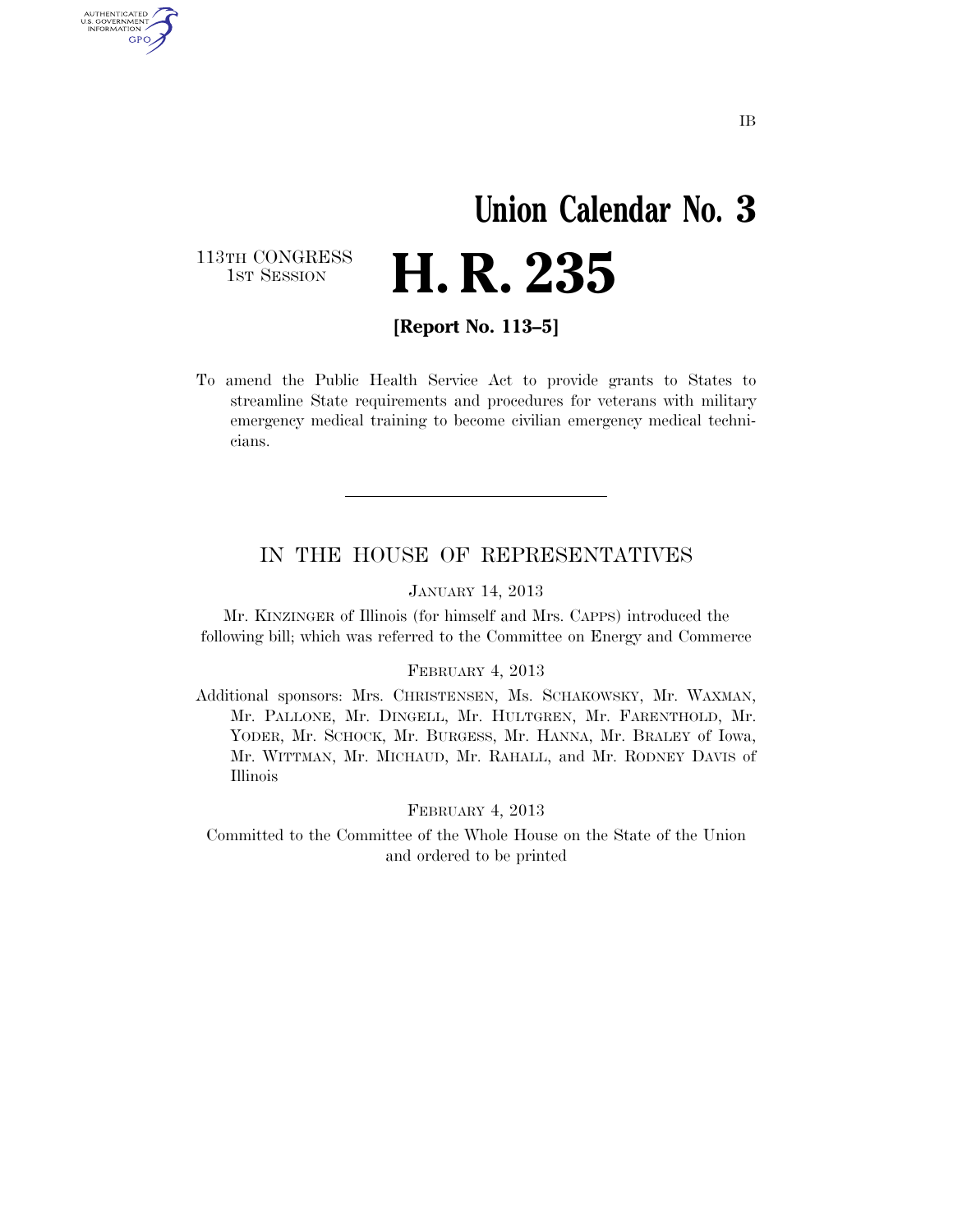### **A BILL**

To amend the Public Health Service Act to provide grants to States to streamline State requirements and procedures for veterans with military emergency medical training to become civilian emergency medical technicians.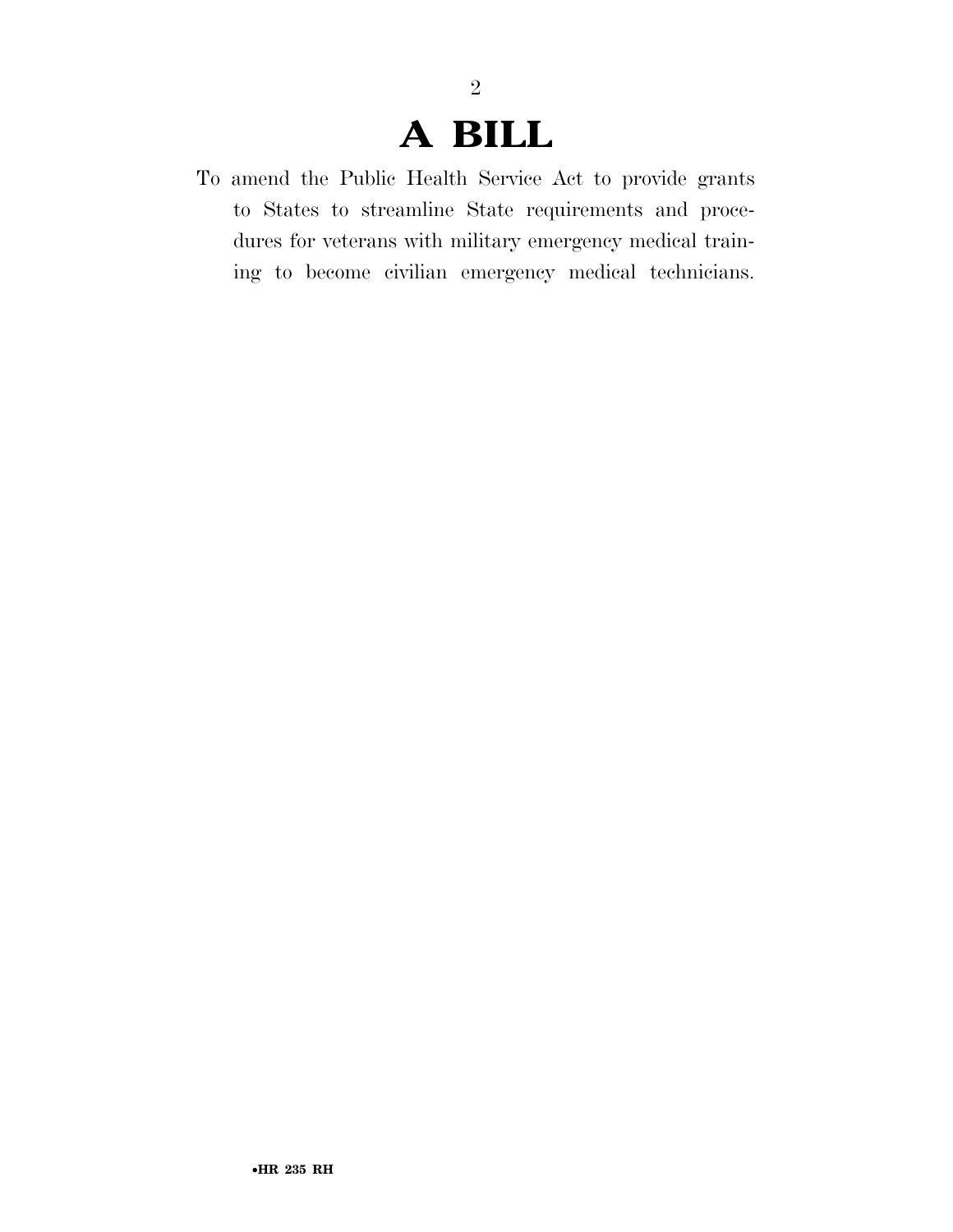*Be it enacted by the Senate and House of Representa- tives of the United States of America in Congress assembled,*  **SECTION 1. SHORT TITLE.**  This Act may be cited as the ''Veteran Emergency Medical Technician Support Act of 2013''. **SEC. 2. ASSISTING VETERANS WITH MILITARY EMERGENCY MEDICAL TRAINING TO MEET REQUIRE- MENTS FOR BECOMING CIVILIAN EMER- GENCY MEDICAL TECHNICIANS.**  (a) IN GENERAL.—Part B of title III of the Public Health Service Act (42 U.S.C. 243 et seq.) is amended by inserting after section 314 the following: **''SEC. 315. ASSISTING VETERANS WITH MILITARY EMER- GENCY MEDICAL TRAINING TO MEET RE- QUIREMENTS FOR BECOMING CIVILIAN EMERGENCY MEDICAL TECHNICIANS.**  ''(a) PROGRAM.—The Secretary shall establish a pro- gram consisting of awarding demonstration grants to States to streamline State requirements and procedures in order to assist veterans who completed military emer- gency medical technician training while serving in the Armed Forces of the United States to meet certification, licensure, and other requirements applicable to becoming an emergency medical technician in the State.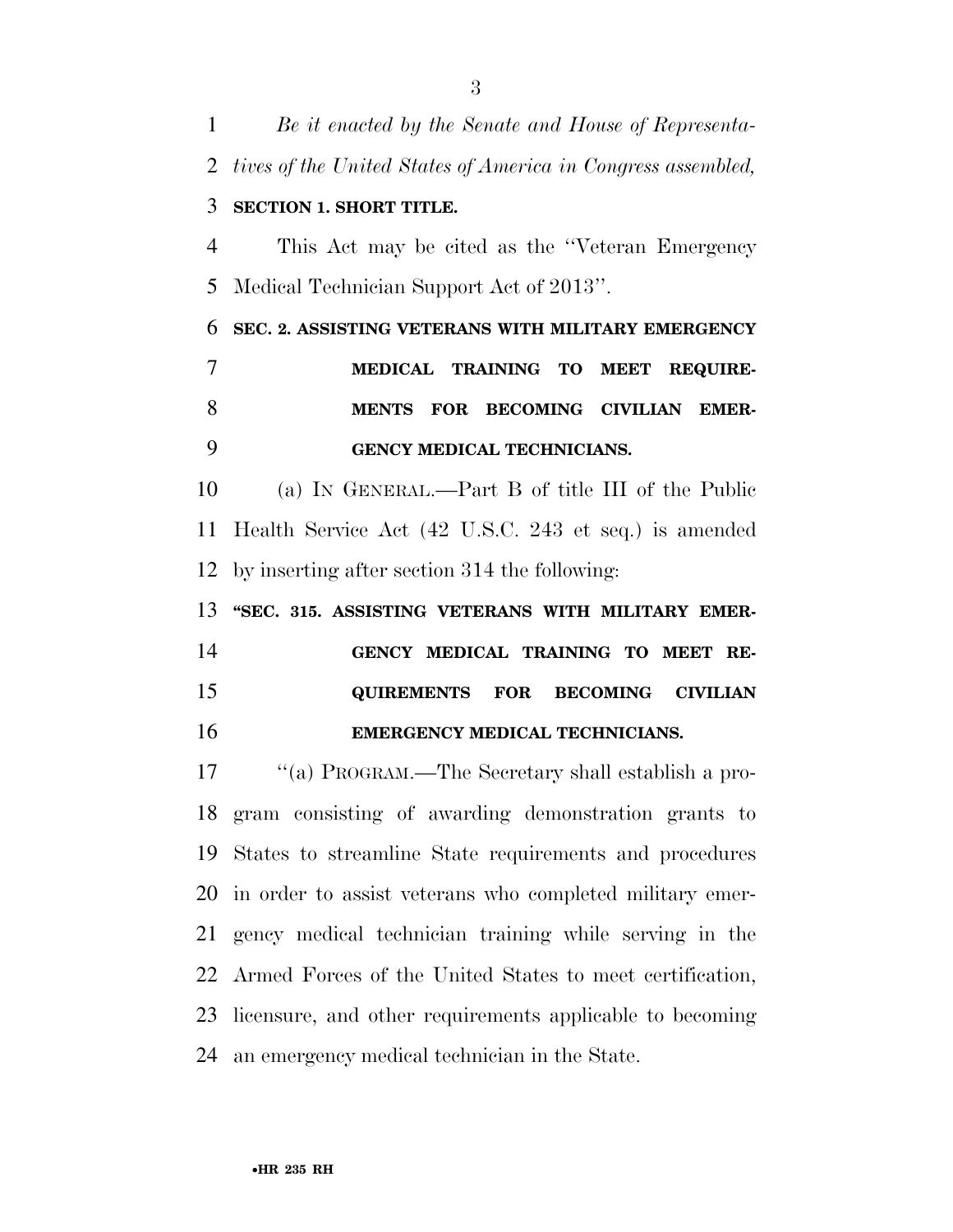''(b) USE OF FUNDS.—Amounts received as a dem- onstration grant under this section shall be used to pre- pare and implement a plan to streamline State require- ments and procedures as described in subsection (a), in-cluding by—

 $(1)$  determining the extent to which the re- quirements for the education, training, and skill level of emergency medical technicians in the State are equivalent to requirements for the education, train- ing, and skill level of military emergency medical technicians; and

12 ''(2) identifying methods, such as waivers, for military emergency medical technicians to forego or meet any such equivalent State requirements.

 ''(c) ELIGIBILITY.—To be eligible for a grant under this section, a State shall demonstrate that the State has a shortage of emergency medical technicians.

 ''(d) REPORT.—The Secretary shall submit to the Congress an annual report on the program under this sec-tion.

21 "'(e) FUNDING.—Of the amount authorized by section  $751(j)(1)$  to be appropriated to carry out section 751 for fiscal year 2014, there is authorized to be appropriated to carry out this section \$1,000,000 for the period of fiscal years 2014 through 2018.''.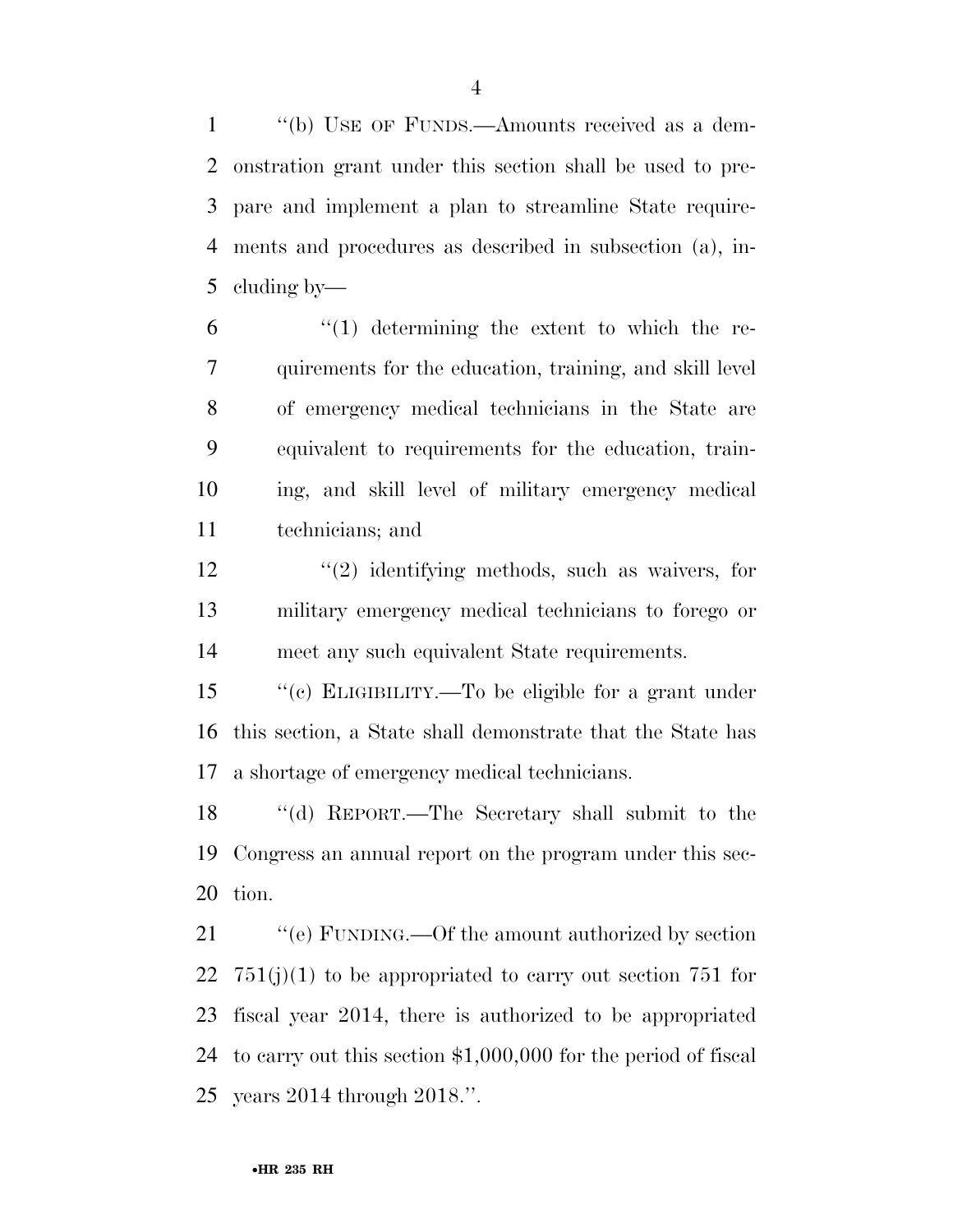(b) CONFORMING AMENDMENT.—Section 751(j)(1) 2 of the Public Health Service Act  $(42 \text{ U.S.C. } 294a(j)(1))$  is amended by striking ''There is authorized to be appro- priated'' and inserting ''Subject to section 315(e), there is authorized to be appropriated''.